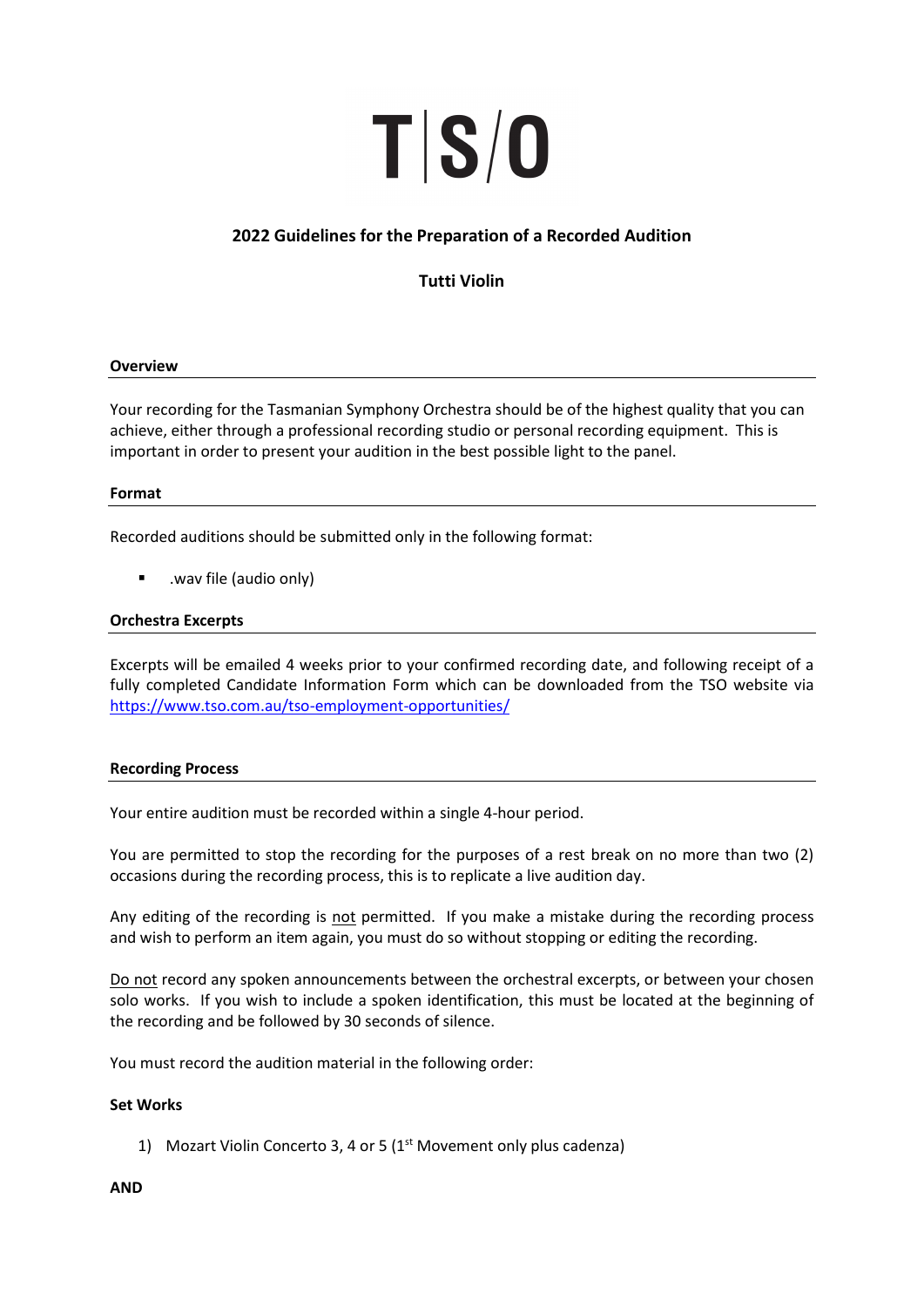$2)$  1<sup>st</sup> Movement of your own choice of concerto any time from Beethoven onwards, with cadenza if applicable

### AND

3) Orchestral Excerpts

Orchestral excerpts will be provided to you 4 weeks before a confirmed recording date.

They must be performed in the order listed.

A detailed index listing of each individual excerpt and each movement of the solo works must accompany your recording which is to be broken down into tracks, or a listing of the start times.

The index should include track numbers and durations for each individual excerpt and each movement of set works (including the start time of the cadenza if applicable).

If there is any doubt about the order in which works should be recorded, please contact auditions@tso.com.au to clarify before commencing your recording.

### Submission

Recorded auditions must be received by TSO no later than two days after your confirmed recording date, and no later than 4pm Monday 27 June 2022. Please be sure to forward your completed recording in time to meet this deadline as late recordings will not be heard by the panel.

Recordings should be transferred via Dropbox. Please contact Emily Becker at auditions@tso.com.au for the Dropbox link.

The file should be titled with the applicant's name and the position for which you are applying.

### Statutory Declaration

On the following page is a declaration form that must be completed and signed by the audition candidate and included with the submitted recording. Failure to complete this declaration may result in your recording being excluded from the audition process.

If you should have any further questions about recording or the auditions in general please contact Emily Becker via email auditions@tso.com.au